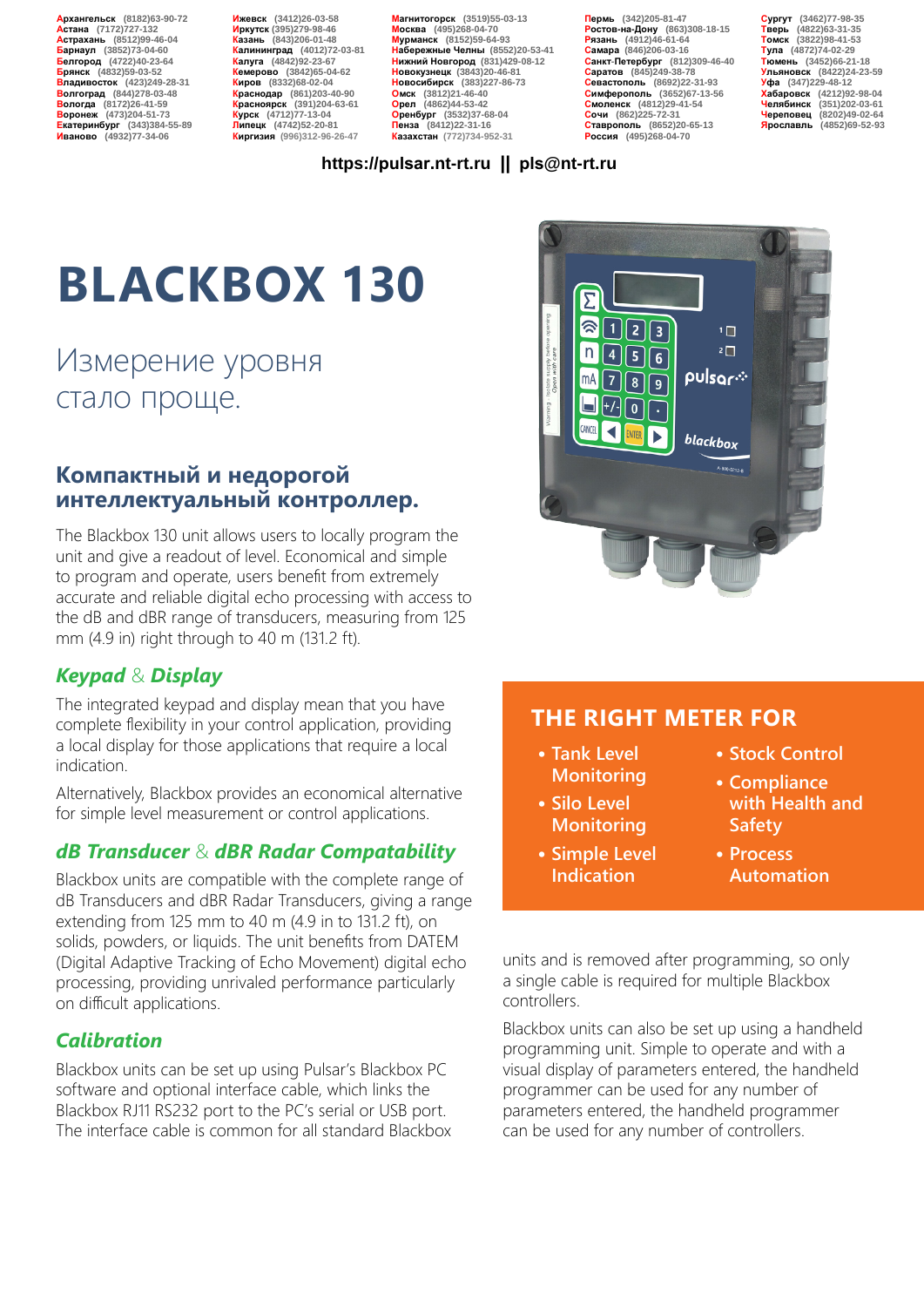

DATEM Echo Profile Example.

### *DATEM Echo Processing Software*

In real everyday level measurement applications, many echoes are returned from many different objects and there's no substitute for a good transducer design that gets the best possible combination of signal strength and noise reduction to help follow the right echo. Firmware must also be able to distinguish between competing echoes and follow the right one.

Pulsar Measurement's advanced Digital Adaptive Tracking of Echo Movement (DATEM) firmware is able to do this in the most demanding conditions. This firmware is on both dB Transducers and dBR Radar Transducers, giving end-users the best possible echo trace, regardless of the technology chosen.

## *Blackbox 130 Case Study:*

A quarry site in the UK that produces a range of granite roadstone from dust to 63 mm (3 in), conveying the aggregate either as single sizes or a blend via a long conveyor into a bank of ten 300 tonne capacity silos, each of which is 10 m (32.8 ft) deep. Each silo is filled from a central shuttle conveyor discharging to each side, so each can have twin peaks of material, and each discharges to a separate belt conveyor, so can be considered as two separate measurement points. The site needed to control the fitting of the silos automatically and at the same time maintain a highly accurate indication of stock control.

An abrasive material like granite would wear away a contacting sensor very quickly, the non-contacting technology by Pulsar Measurement was an ideal solution. The on-site SCADA system was to handle the display of levels and control of the silo loading, so there was no need for a local display just a reliable signal through Profibus Protocols.

The system of choice for this site was the Blackbox controller accompanied with the dB15 Transducer Series, the Blackbox



20 Blackbox Units housed in control cabinet.

is compact and easy to install, a useful timesaver for the site was the ability to clone several of the units using the same programming parameters. As the silos were all a similar size, they could all be pre-programmed before installation, which reduced process downtime. The 20 Blackbox units, two for each silo, were mounted in a control cabinet, and each connected to a Pulsar dB15 Transducers mounted on an aiming kit so that it could be directed towards the silo draw-off point. The units were then multiplexed through a Profibus connection to the site SCADA system.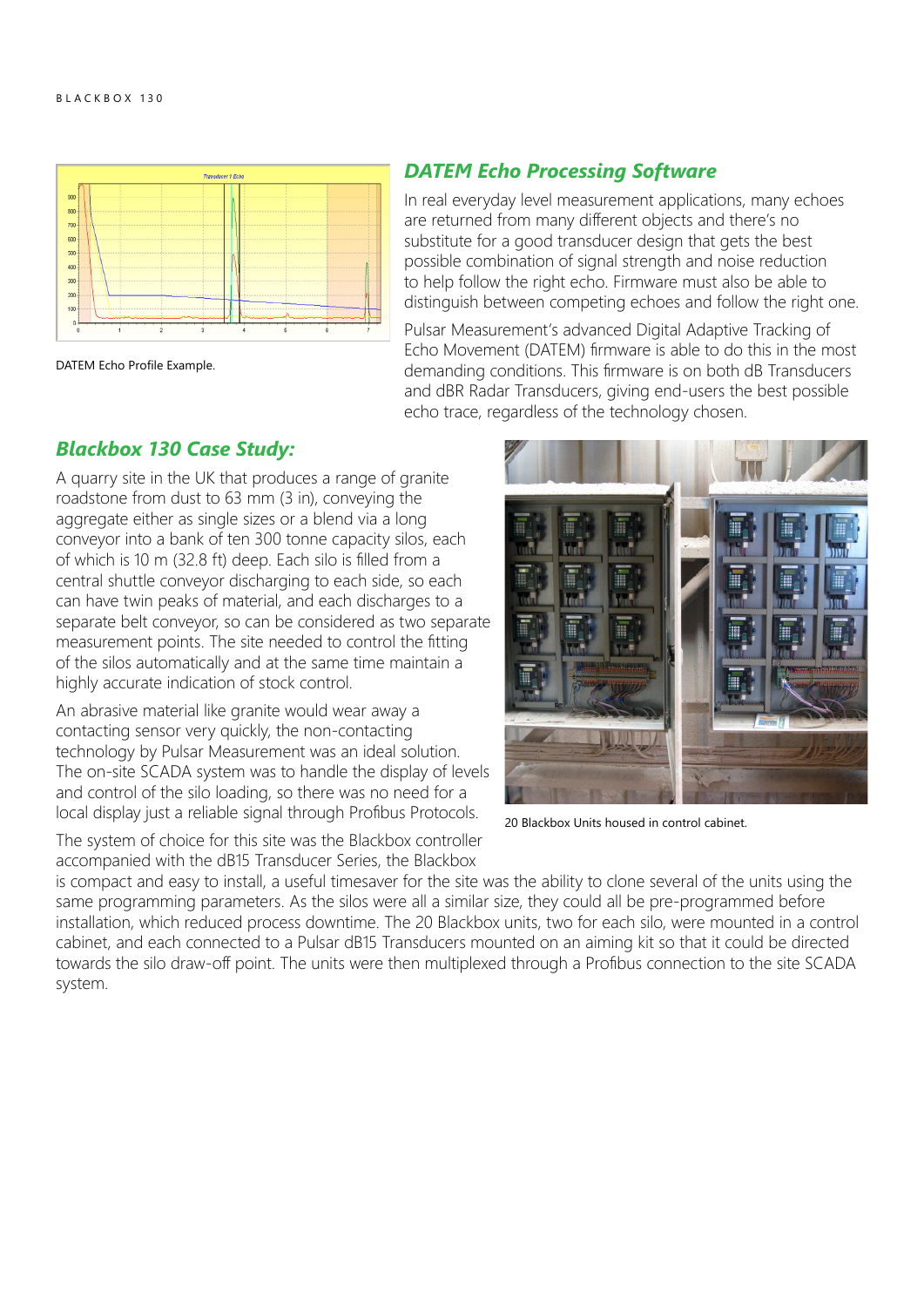# **Technical Specifications**

# **PHYSICAL: MOUNTING OPTION SPECIFIC**

| <b>Mounting Option:</b>                           | <b>Standard Wall Mount:</b>                                                                              | Large Wall Mount:                                                                                        |
|---------------------------------------------------|----------------------------------------------------------------------------------------------------------|----------------------------------------------------------------------------------------------------------|
| <b>Controller Body</b><br><b>Dimensions:</b>      | 130 mm x 150 mm x 63.5 mm (5.1 in x 5.9 in x 2.5 in)                                                     | 130 mm x 180 mm x 85 mm (5.1 in x 7.09 in x 3.3 in)                                                      |
| Weight:                                           | Nominal 0.7 kg (1.4 lb)                                                                                  | Nominal 0.8 kg (1.7 lb)                                                                                  |
| <b>Enclosure Material/</b><br><b>Description:</b> |                                                                                                          | ABS Base with polycarbonate lid, flammability rating UL<br>94 HB                                         |
| <b>Cable Entry Detail:</b>                        | Underside fitted with 3 x M20, nylon cable glands<br>suitable for 6 mm to 12 mm (0.2 in to 0.5 in) cable | Underside fitted with 3 x M20, nylon cable glands<br>suitable for 6 mm to 12 mm (0.2 in to 0.5 in) cable |
| <b>Transducer Cable</b><br><b>Extensions:</b>     | 2-core screened (2 conductor 20 AWG screened)                                                            |                                                                                                          |
| <b>Nominal Separation:</b>                        | 1,000 m (3,280 ft), for greater separation distances<br>please contact us                                |                                                                                                          |

### **ENVIRONMENTAL**

| IP Rating:                                      | IP66/67                                                                                    |
|-------------------------------------------------|--------------------------------------------------------------------------------------------|
| Max. & Min. Temperature<br>(Electronics):       | -20 °C to +55 °C (-4 °F to +131 °F)                                                        |
| <b>Flammable Atmosphere</b><br><b>Approval:</b> | All Blackbox units must be mounted in a safe area. Compatible with approved dB Transducers |
| <b>CE Approval:</b>                             | See EU Declaration of Conformity in the manual                                             |
| <b>UL Approval:</b>                             | UL Listed. UL Listed to Canadian Safety Standards. Certificate Number E257330.             |

### **PERFORMANCE**

| <b>Accuracy/Repeatability:</b> | 0.25% of the measured range or 6 mm (0.2 in), whichever is greater                                                                                   |
|--------------------------------|------------------------------------------------------------------------------------------------------------------------------------------------------|
| <b>Resolution:</b>             | dBMACH3 0.3 mm (0.01 in), dB3 0.5 mm (0.02 in), dB6 and dB10 1 mm (0.04 in), dB15 1.5 mm (0.06 in), dB25 2.5<br>mm (0.1 in), and dB40 5 mm (0.2 in). |
| Min. & Max. Range:             | Dependent on Transducer. Nominally 125 mm to 40 m (4.9 in to 130 ft)                                                                                 |
| <b>Echo Processing:</b>        | DATEM (Digital Adaptive Tracking of Echo Movement)                                                                                                   |
| <b>Rate Response:</b>          | Fully Adjustable                                                                                                                                     |

### **OUTPUTS**

| <b>Analog Output:</b>                                      | Isolated output of 4-20mA or 0-20mA into 1 k $\Omega$ (user programmable and adjustable)<br>0.1% resolution |
|------------------------------------------------------------|-------------------------------------------------------------------------------------------------------------|
| <b>Digital Output:</b>                                     | RS232 for programming and data extraction                                                                   |
| <b>Volt Free Contacts,</b><br><b>Number, &amp; Rating:</b> | 2 form "C" (SPDT) rated at 2 A at 240 V AC                                                                  |
| Display:                                                   | 2 x 12 alpha numeric                                                                                        |

### **PROGRAMMING**

| Via RS232 using supplied software             |
|-----------------------------------------------|
| Via RS232 using supplied software             |
| Via Passcode (user selectable and adjustable) |
| Via non-volatile RAM                          |
| Via RS232 using optional handheld calibrator  |
|                                               |